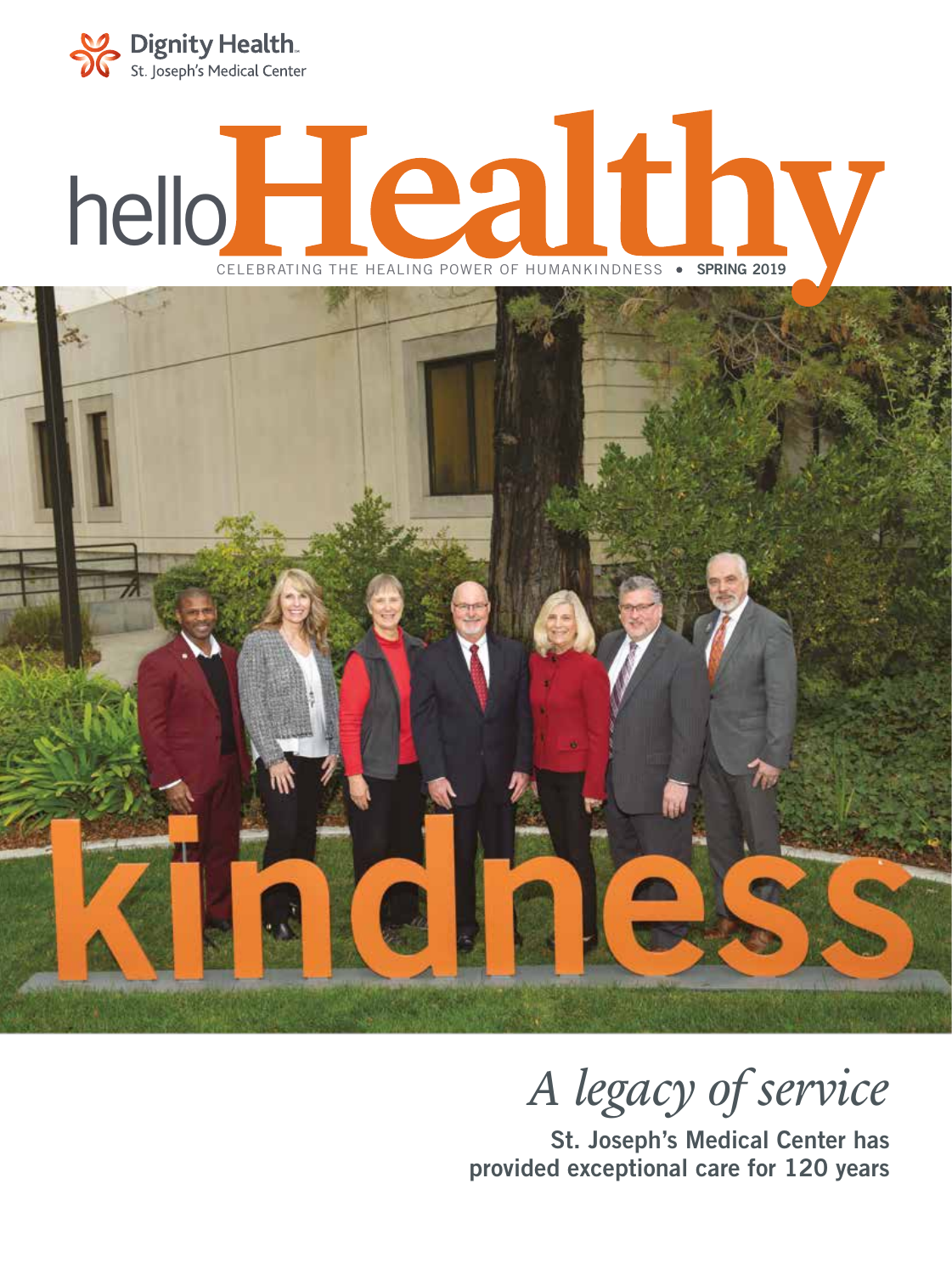# Exceptional care with dignity and *humankindness*

Nestled in the heart of Stockton is a true community pillar, Dignity Health – St. Joseph's Medical Center. Proudly serving the community for 120 years, St. Joseph's is committed to providing exceptional care with dignity and *humankindness* to all in need.

This commitment to excellence is made evident by the numerous awards and recognitions the hospital has received, including being voted Best Hospital by the community in *The Record*  newspaper's Best of San Joaquin poll, year after year. In addition, St. Joseph's emergency department was voted Best Emergency Room, and St. Joseph's Behavioral Health Center, which offers a wealth of inpatient and outpatient mental health services, was voted Best Mental Health Services in San Joaquin County.

As a quality leader, St. Joseph's is fully accredited by The Joint Commission and is consistently

named the most preferred Consumer's Choice hospital by the National Research Corporation. Awards, recognitions, and special accreditations span the breadth of the hospital's services.

#### Heart & Vascular Institute

Among other awards, St. Joseph's Heart & Vascular Institute was named one of the top hospitals in the state of California for openheart surgery by the Society of Thoracic Surgeons. St. Joseph's has also been recognized for excellent heart attack and stroke care by the American Heart Association. Additionally, St. Joseph's is a Certified Primary Stroke Center by The Joint Commission.

#### Cancer Institute

St. Joseph's Cancer Institute is the only cancer center in San Joaquin County accredited by the American College of Surgeon's Commission on Cancer. Those seeking care for



optimum breast health can also turn to St. Joseph's Breast Center of Excellence, which is accredited by the National Accreditation Program for Breast Centers.

#### Emergency Department

When a medical emergency strikes, community members know to turn to St. Joseph's for the lifesaving care they need. In addition to being voted best emergency department, St. Joseph's ER is designated as a STEMI heart attack and stroke patient receiving center by San Joaquin County Emergency Medical Services.

# More accolades

See more about St. Joseph's commitment to excellence at StJosephsCares.org/Awards.

**CLICK4** 

Facebook "f" Logo C MYK / .ai

# Hello humankindness<sup>®</sup>

We hope you enjoy this issue of *HelloHealthy*. Comments about this publication can be directed to the Marketing and Communications Department: DIGNITY HEALTH – St. Joseph's Medical Center SJMCinfo@DignityHealth.org or 209.467.6348

*HelloHealthy* is published by Dignity Health – St. Joseph's Medical Center to provide general health information. It is not intended to provide personal medical advice, which should be obtained directly from a health care provider. Models may be used in photos and illustrations.

2019 © Coffey Communications, Inc. All rights reserved.

# Be inspired

Follow **@humankindness** on Twitter for more kindness inspiration from Dignity Health. Connect with us on Facebook at **facebook.com/ StJosephsStockton** for health tips, information about upcoming events, and an extra dose of inspiration.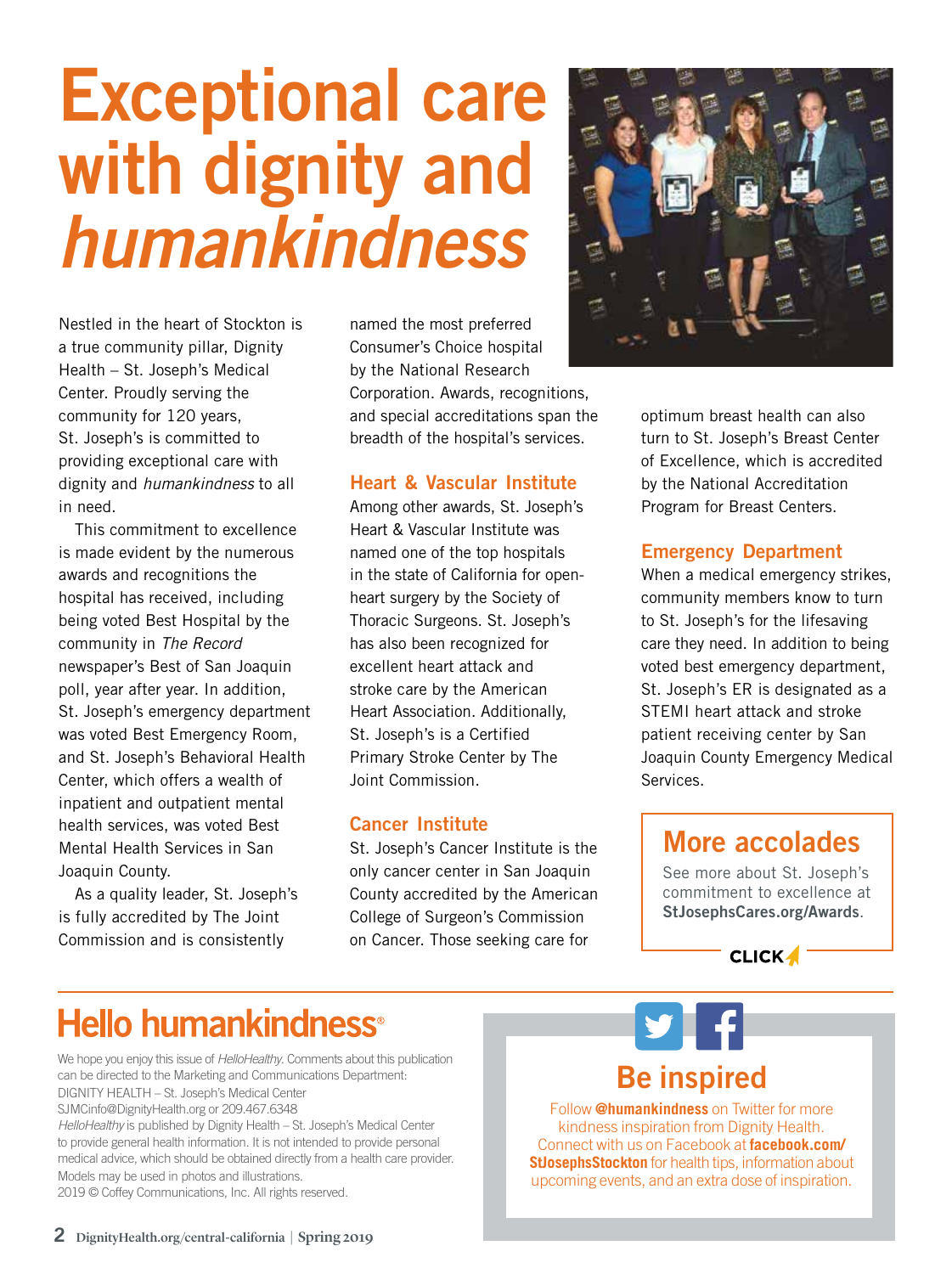# Helping to end human trafficking

Human trafficking doesn't happen only in faraway countries. It happens in cities across the U.S., and it happens right here in our community. In fact, according to the U.S. Department of State, California is one of the nation's top four destination states for human trafficking.

"Human trafficking is a real issue," says Tammy Shaff, Community Health Director at Dignity Health – St. Joseph's Medical Center. "And anyone could be a victim."

#### Taking a stand

Dignity Health has taken a stand against human trafficking and is actively involved in efforts to educate, train, and increase awareness, both in our facilities and in the broader communities we serve. Recognizing that injury or illness causes many trafficking victims to access health care while being trafficked, they have developed a Human Trafficking Response Training Program.

"As part of our human trafficking response protocol, we teach staff to look for red flags that could identify patients as a victim of trafficking," says Anitra Williams, St. Joseph's Director of Nursing Operations. "Within the first week after training, we identified a 14-year-old girl and were able to get her help."

#### Partners for a healthier, safer community

By expanding efforts beyond the hospital, Shaff, Williams, and others hope to make more people aware of this heartbreaking crime so that

more victims may escape its grip.

Partnering with the San Joaquin County Human Trafficking Task Force is one such effort. The task force educates health care organizations on how to identify and respond to potential trafficking. They are also reaching out to schools, malls, and businesses where trafficking encounters may occur.

#### Passionate and mission-driven

"Our mission and values call for us to advocate for social change and

the disenfranchised," says Debbie Rinaldo, Community Health Education Coordinator at St. Joseph's. "We're passionate about protecting human dignity."

Human trafficking has many forms besides sex trafficking. These include forced labor and even organ trafficking. But a common thread is exploitation. Yet many people may be unaware of the problem.

"Without awareness, many victims out there will continue to be enslaved and traumatized," Rinaldo says. "Together we can make a difference."

## Suspect human trafficking or need help?

Call the 24/7 National Human Trafficking Hotline at 888.373.7888.

 $CALL \overline{\mathbf{a}}$ 

## How you can help

Are you interested in volunteering or having a human trafficking presentation at your school, business, or place of worship? If so, please call Monica Gamboa at 209.461.5142.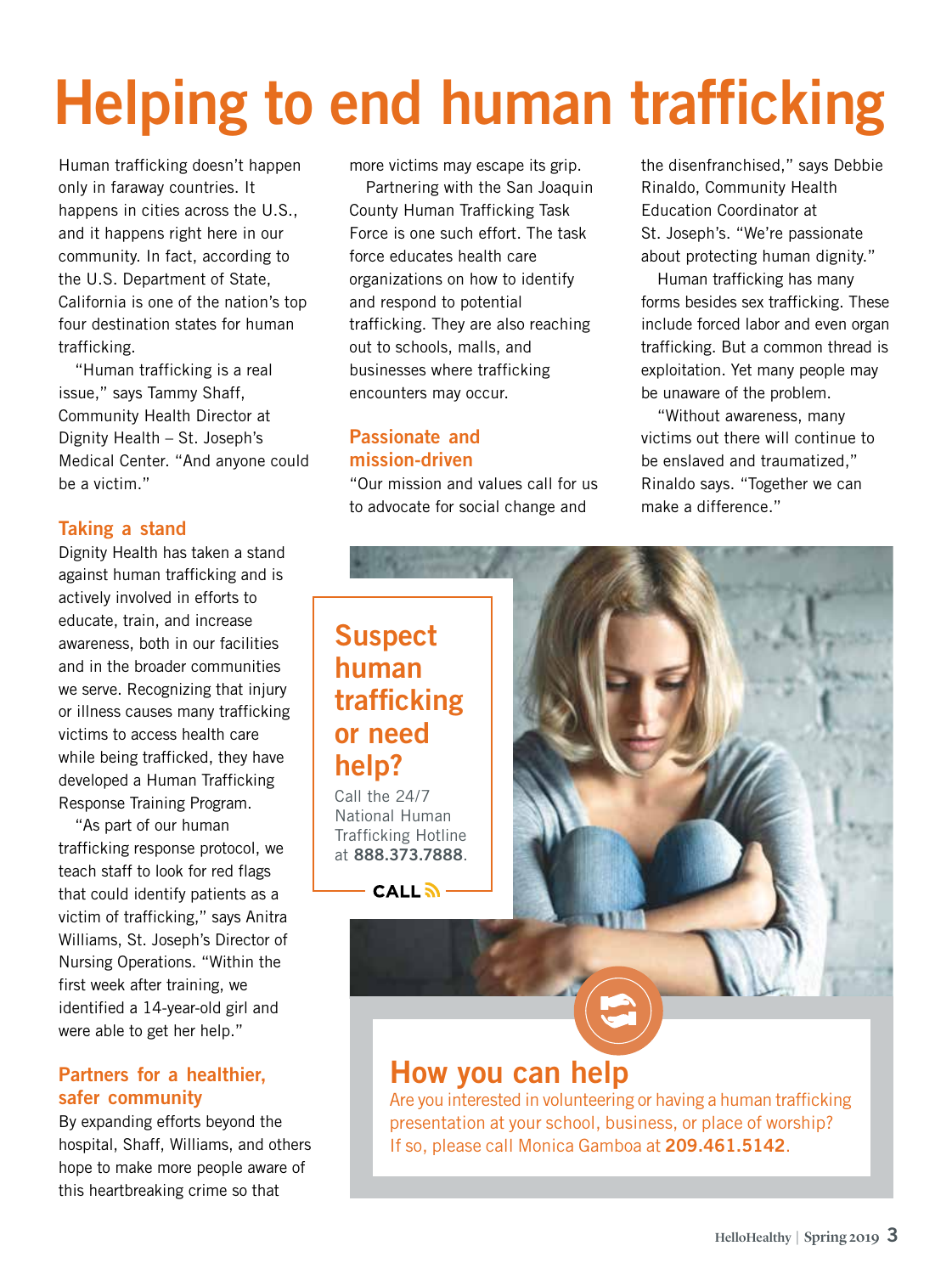

It began as a dream, then a prayer, a hope, and finally a reality. From the laying of the cornerstone in March 1899 to today, what was originally St. Joseph's Home and Hospital has grown far beyond the dreams of its founder, the Rev. William B. O'Connor, and its sponsors, the Dominican Sisters of San Rafael. It has become a nationally recognized medical center serving the broader community of San Joaquin County and educating the nurses, clinicians, and doctors of tomorrow.



Rev. William O'Connor, Founder

In July 1884, Miss Julia Weber, daughter of Stockton founder Captain Charles Weber; Mr. and Mrs. Basilio Loagier; and Major J.D. Peters presented Father O'Connor with the money to purchase 9.23 acres north of the Stockton city limits facing California Street. When the town heard of plans to build a home for old men, a group of local physicians pointed out the great need for a place to take their patients for specialized care. And so plans for St. Joseph's changed to include a hospital as well as a home.





Sister Pia Shaw, OP, served as "Sister Visitor" for over 40 years. She visited patients and gave a medal to every new baby.



Sister Gabriel Lally, OP, served at St. Joseph's for 45 years, retiring as administrator in 1990. She was known as a woman of integrity, a mentor, and a visionary, and led St. Joseph's through almost a half-century of growth.

#### Dominican Sisters

Father O'Connor called upon the devoted Dominican Sisters of San Rafael to help run the home and hospital when it opened in December 1899. Prior to his death in 1911, Fr. O'Connor transferred ownership and operation of St. Joseph's to the Sisters and recognized them for 12 years of work with no compensation.

For more than 120 years, the Dominican Sisters have served in leadership roles, and they continue in their service at St. Joseph's today.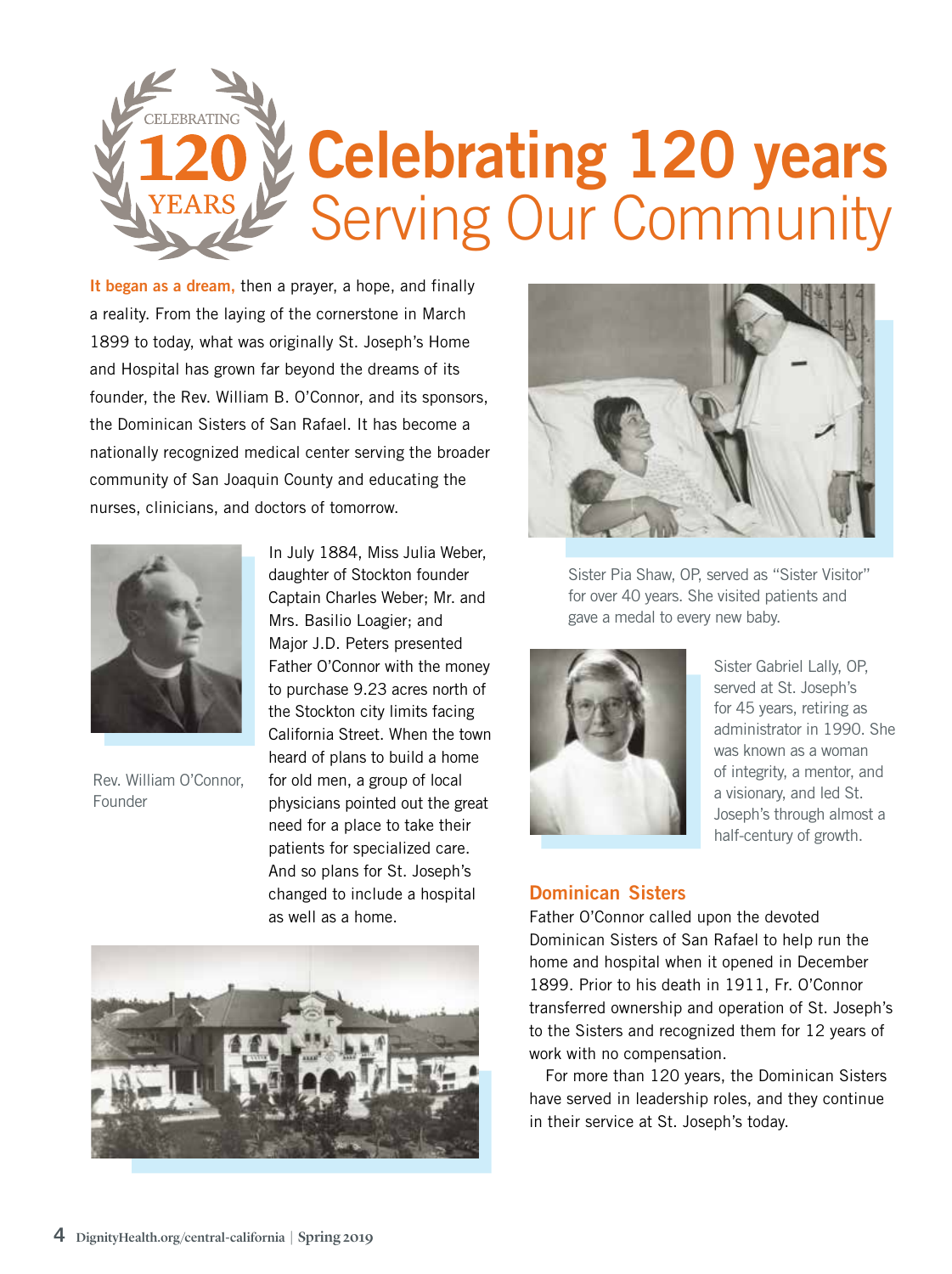#### Clinical education

In 1902, St. Joseph's Training School for Nurses opened as the area's first nursing school. The school closed in 1938, but St. Joseph's continues to train nurses in partnership with local colleges. In addition, St. Joseph's partners with other schools to provide training for pharmacists and other clinicians.

In 2018, St. Joseph's began a graduate medical education program and welcomed its first group of physician residents. (Read story on page 6.)



#### Medical staff

Since community doctors first convinced Fr. O'Connor of the need for a hospital, local physicians and hospital leadership have worked together closely to bring innovation and clinical excellence to the area. The first medical staff was formed in 1915 with fewer than 40 physicians.

The medical staff today includes more than 700 physicians.





#### Community support and volunteers

From the first fundraising efforts to help build the hospital to today's campaign to purchase the latest cancer treatment technology, the generosity of donors is critical in helping St. Joseph's care for the needs of our community. St. Joseph's Auxiliary was founded in 1957, and volunteers prepared dressings, sharpened hypodermic needles, and sewed "Pinkie Puppets," in addition to raising funds to support the hospital.

Today, almost 400 volunteers generously give their time and perform many different services to help deliver humankindness at St. Joseph's.

#### Advanced technology

From the area's most modern x-ray equipment in the 1920s to the first open-heart surgery in 1974 to



today's cardiac hybrid suite and robotic surgical technology, St. Joseph's is known for its legacy of medical "firsts" in the community. St. Joseph's participates in clinical research trials in oncology and cardiology, helping to develop the medical care of the future.



Donald Wiley, President and CEO (center) and the executive leadership team

#### Leadership

Looking toward the future, St. Joseph's leadership is committed to continue building on the legacy of the past, as well as developing programs and services to deliver exceptional care with dignity and humankindness at the medical center and in the community – for generations to come.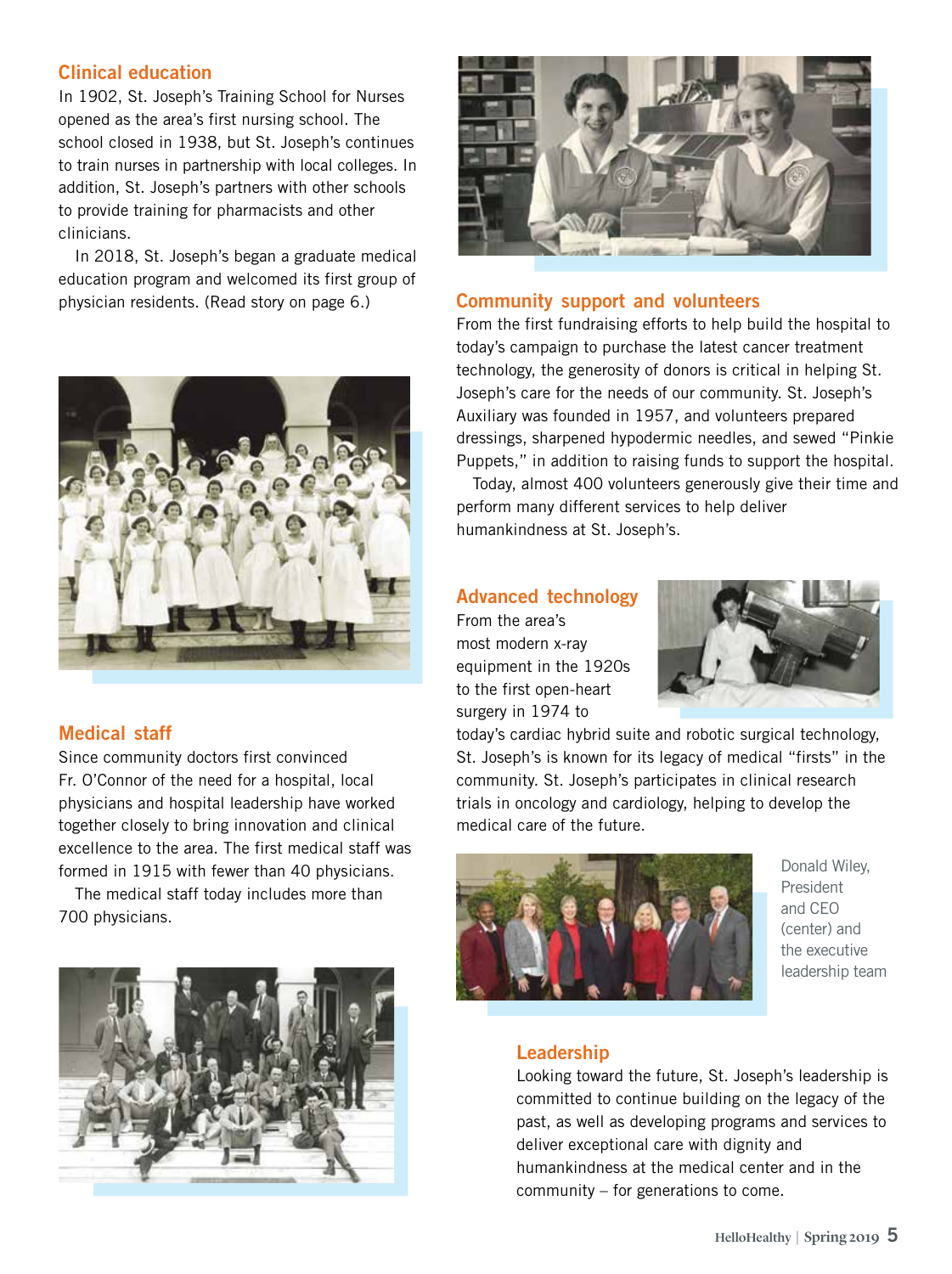# generation of Training the next

New residency program brings new physicians to the community

July 2018 was a milestone month for Dignity Health – St. Joseph's Medical Center, as well as for the Stockton community and the state of California. That's when St. Joseph's launched its first medical residency programs, one in emergency medicine and one in family medicine.

This first class of medical residents is 15 strong – and talented. More than 800 newly minted doctors competed for the chance to extend their training here, allowing St. Joseph's to choose the best and brightest applicants.

#### Rapid expansion

"This is just the beginning of a crucial new undertaking to expand our residency training," says Donald Wiley, President and Chief Executive Officer at St. Joseph's Medical Center.

Altogether, St. Joseph's Board of Managers has approved plans for 12 residency programs. The next two – in internal medicine and obstetricsgynecology – are slated to welcome their first residents in July 2019.

The remaining programs will launch and grow over the next five to seven years. When the program is fully implemented, a total of 184 new doctors will train at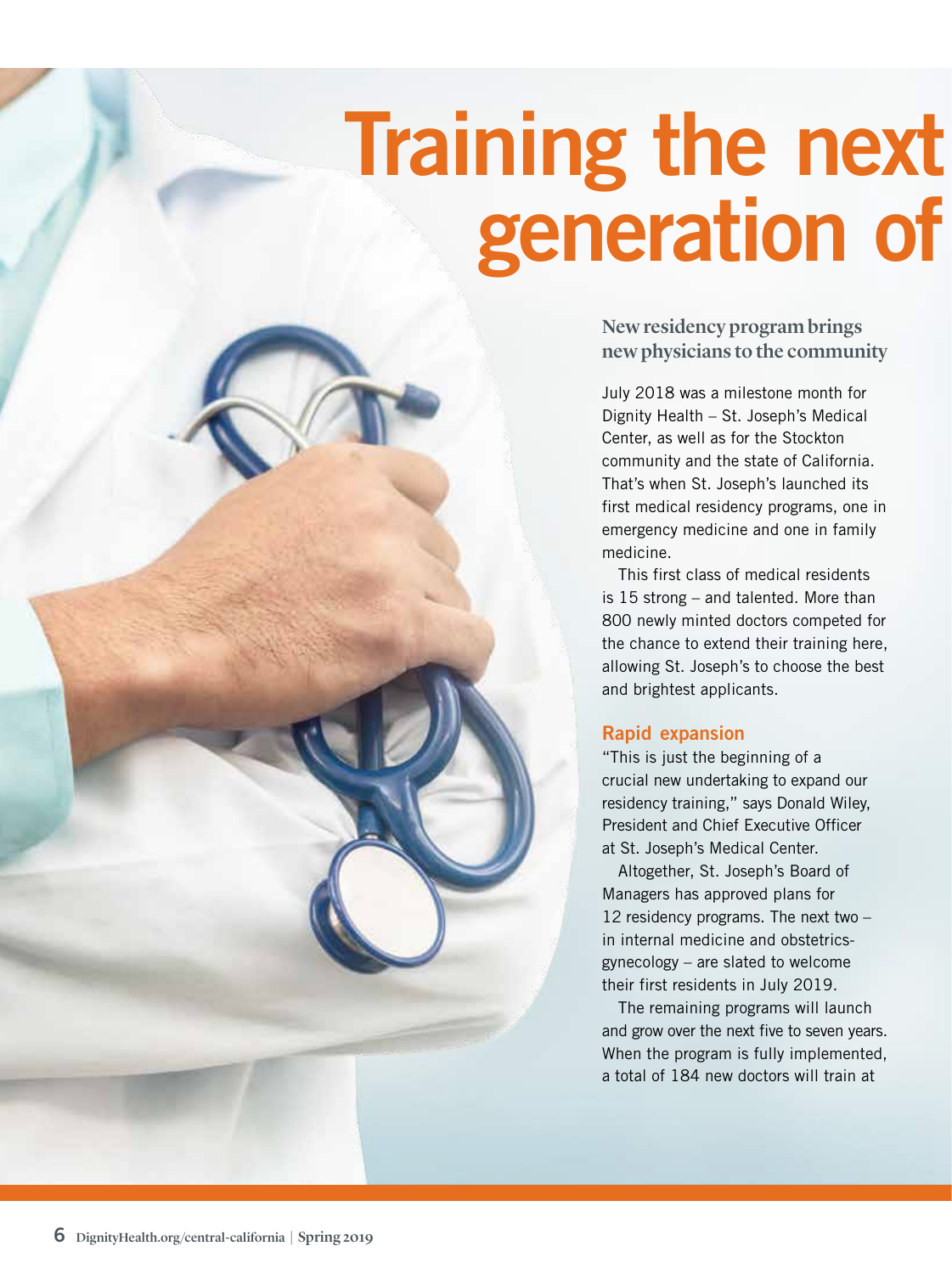# doctors

St. Joseph's yearly, making it one of the largest and most complex graduate medical education programs in Northern California.

#### Helping local residents

Residency programs do more than prepare the next generation of doctors, as important as that is. They also benefit local communities.

"And a key reason why is that as many as half of all residents go on to practice within 50 miles of where they trained," says Kenneth Scott Whitlow, DO, FAAEM, director of Academic Affairs and designated institutional officer at St. Joseph's.

What's more, when selecting applicants, one criterion is to choose doctors in training who, along with being extremely gifted, have California roots. Of this year's 15 residents, nine are California natives. Those ties raise the chances of them settling permanently here.

That staying power is crucial for the Central Valley, where both primary care physicians and specialists are in chronically short supply.

Along with retaining doctors at the start of their careers, residency programs attract already established physicians. The programs are a magnet for highly skilled doctors versed in the latest

**"This is just the beginning of a crucial new undertaking to expand our residency training." —Donald Wiley, President and CEO at St. Joseph's Medical Center**

technologies and treatments who are eager to share their expertise and train residents. And they will relocate to do so.

While resident training at St. Joseph's is still new, it is already attracting a pool of exceptional physicians. A case in point: the emergency department is now fully staffed with experienced, boardcertified emergency physicians.

In short, St. Joseph's is poised to become a sorely needed, large regional teaching facility in the Central Valley. And that has benefits even beyond bringing doctors in diverse specialties, such as psychiatry and urology, to the area.

"Not only will we be able to greatly expand the scope of the services we offer, we hope to significantly improve patient care," Dr. Whitlow emphasizes.

Research shows, for example, that teaching hospitals overall have patient outcomes that are as much as 35 percent better than nonteaching hospitals.

That's yet another powerful reason St. Joseph's is fully committed to investing in resident training.

### **Expanding our scope**

The residency programs at St. Joseph's will eventually train doctors in a dozen different fields:

- Anesthesiology
- Emergency medicine
- Family medicine
- General surgery
- Internal medicine
- Interventional radiology
- Obstetrics-gynecology
- Orthopedic surgery
- Psychiatry
- Thoracic surgery
- Transitional year (required to qualify for many specialties)
- Urology